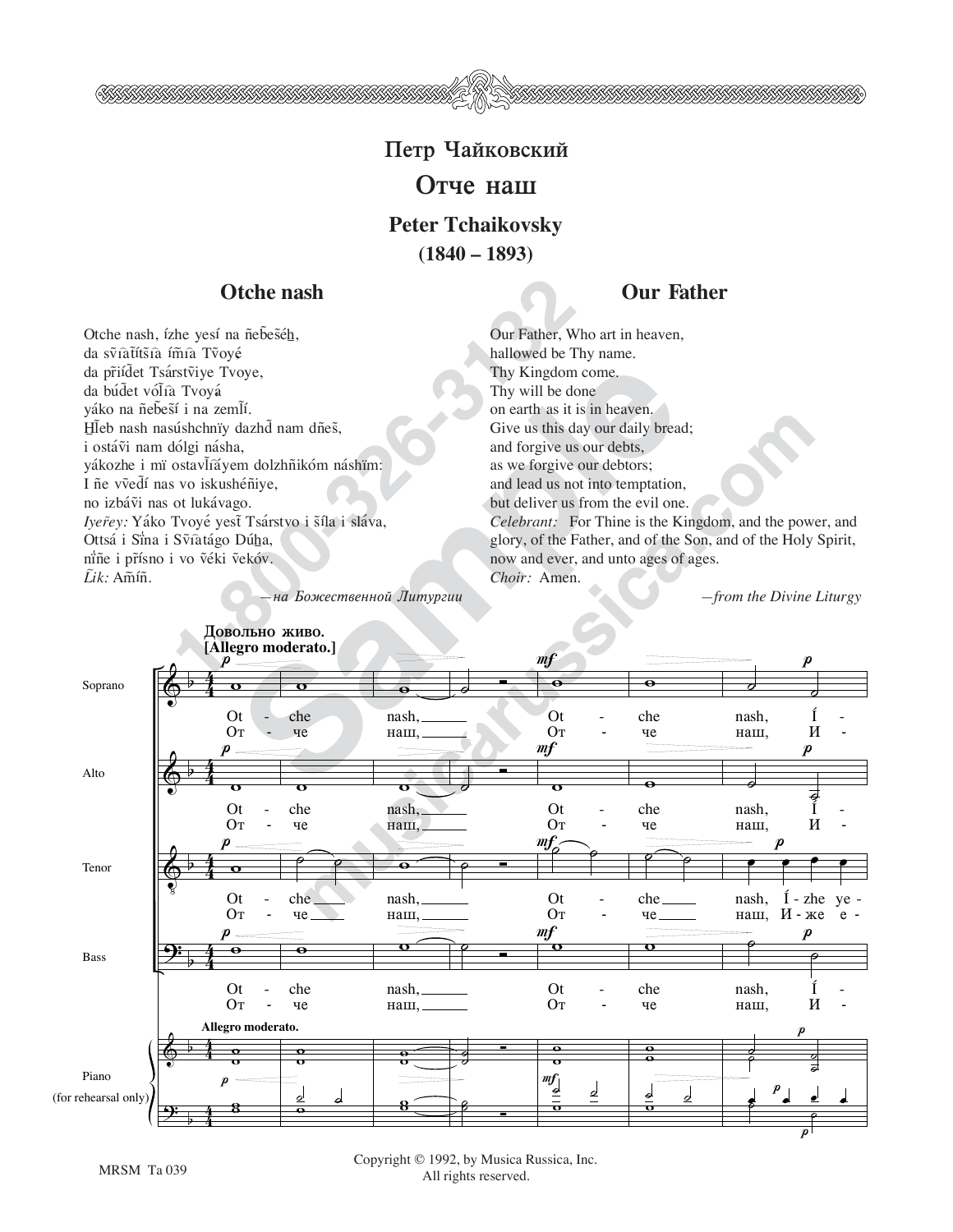

4

w

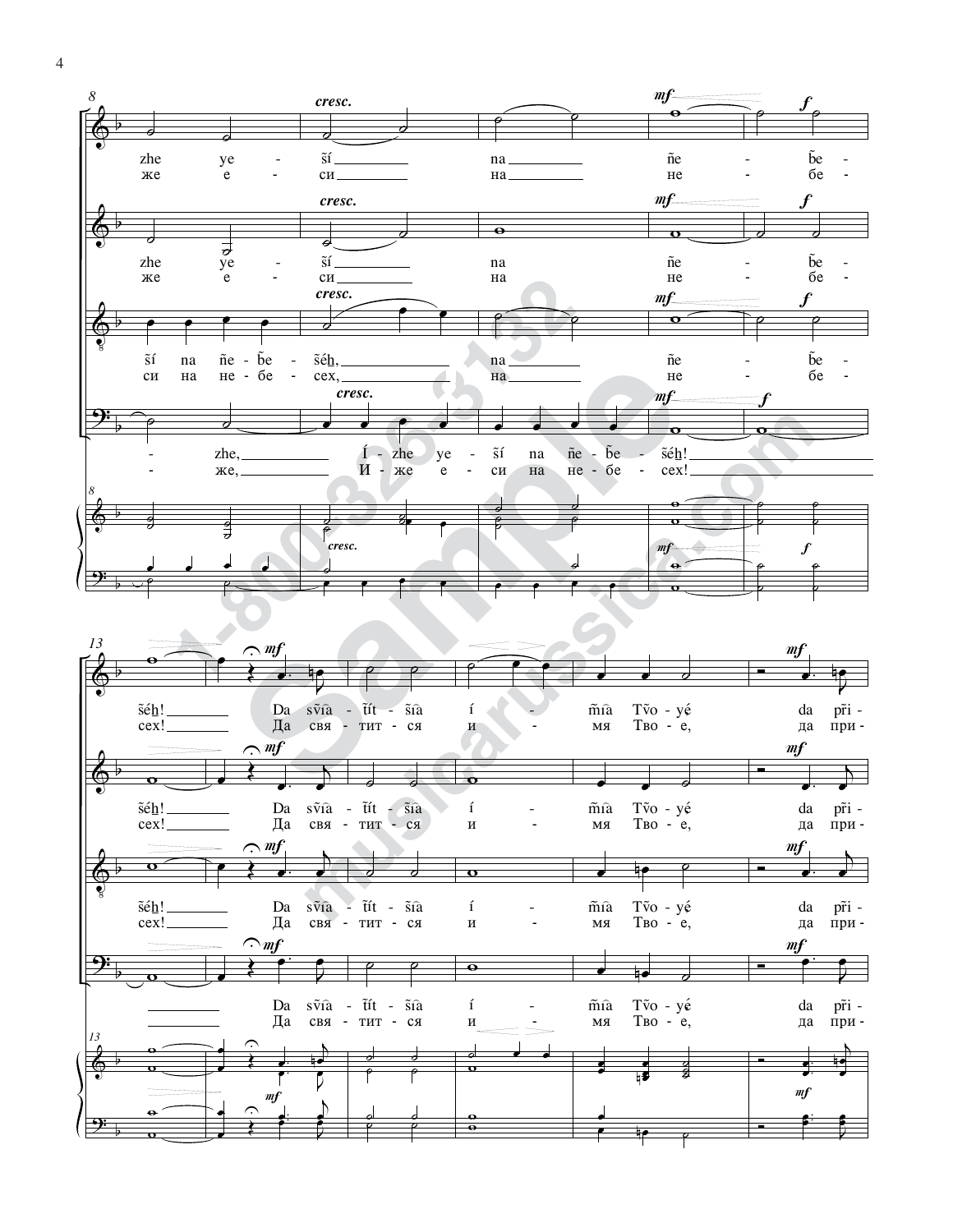

5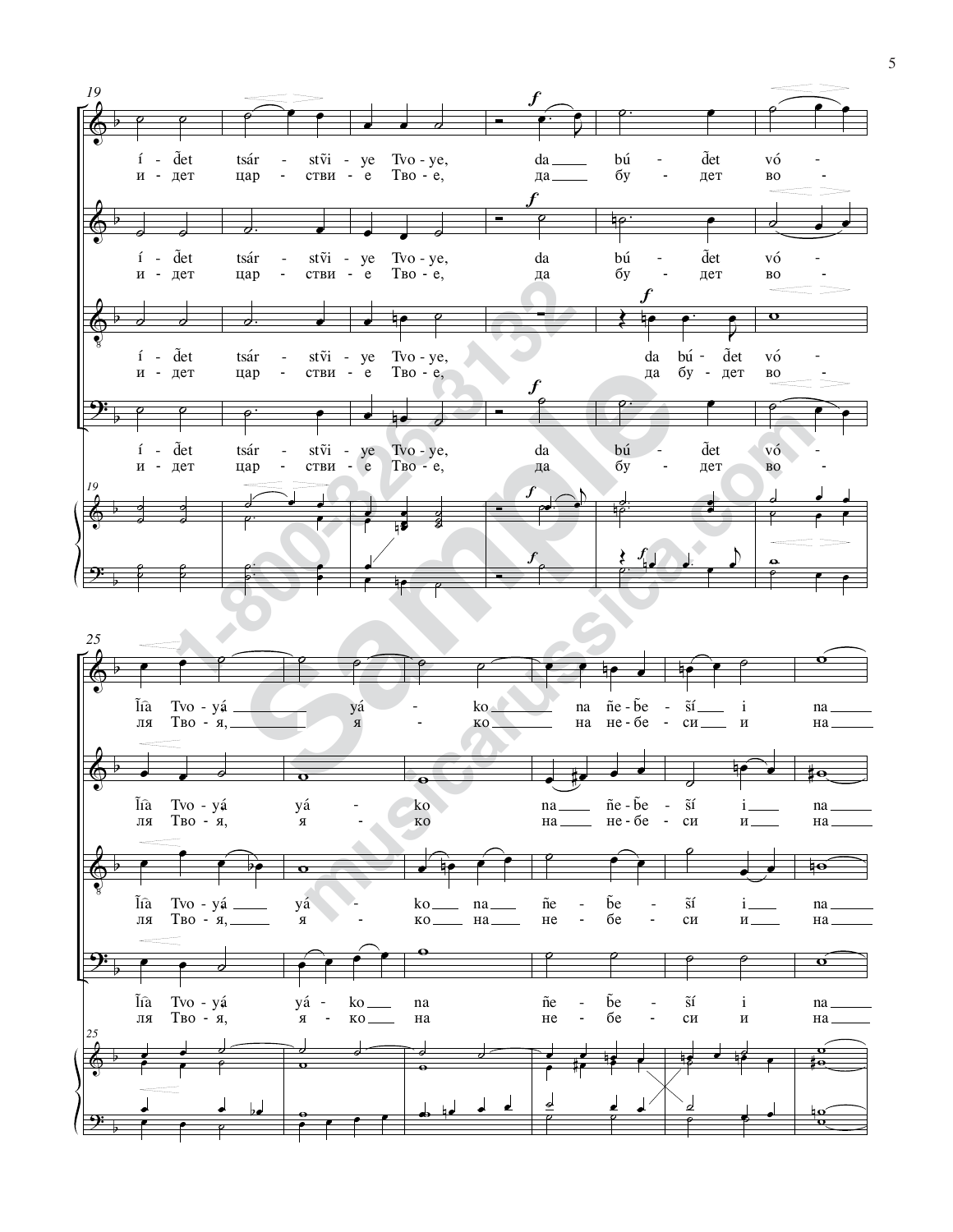

 $\overline{\phantom{a}}$ 

6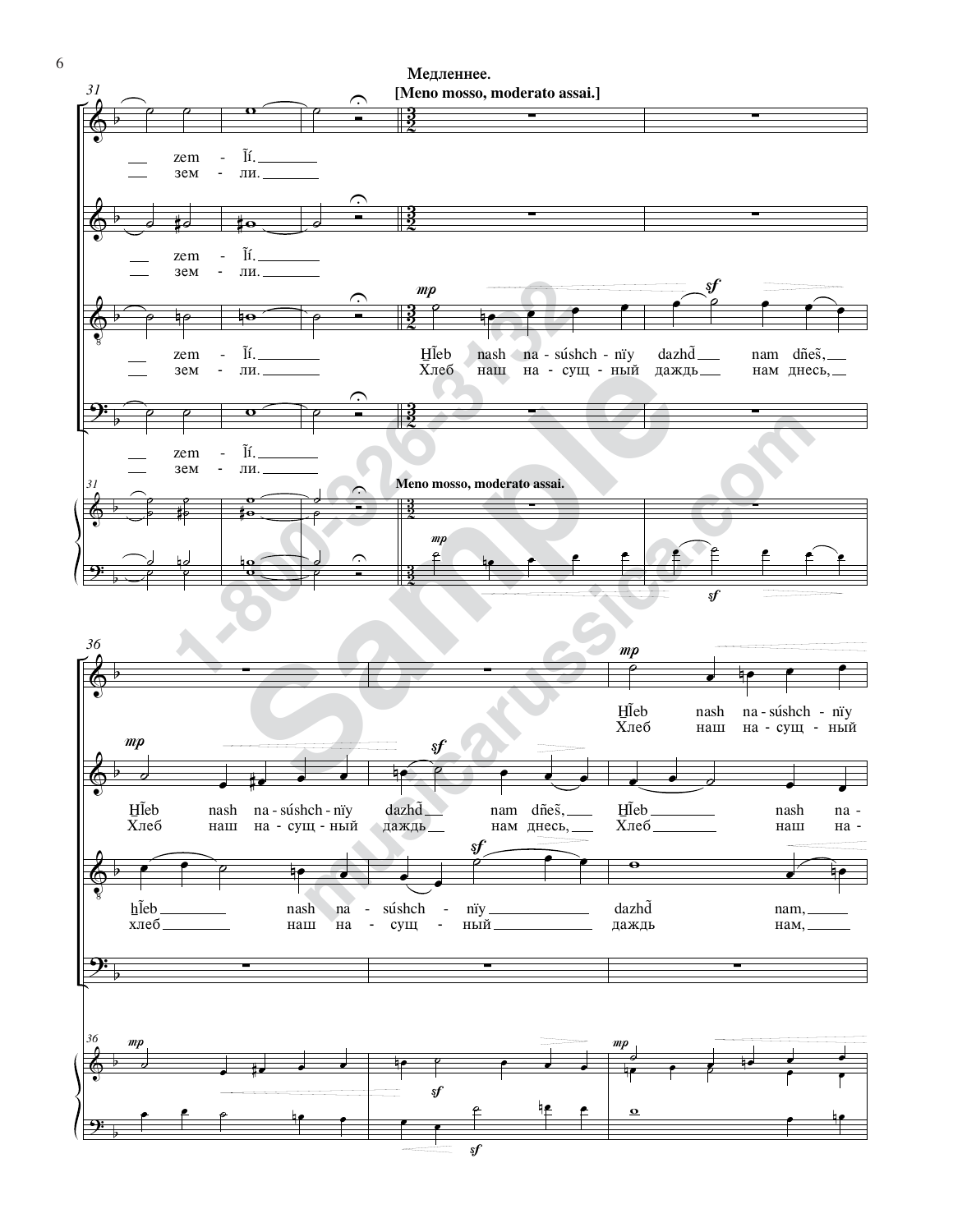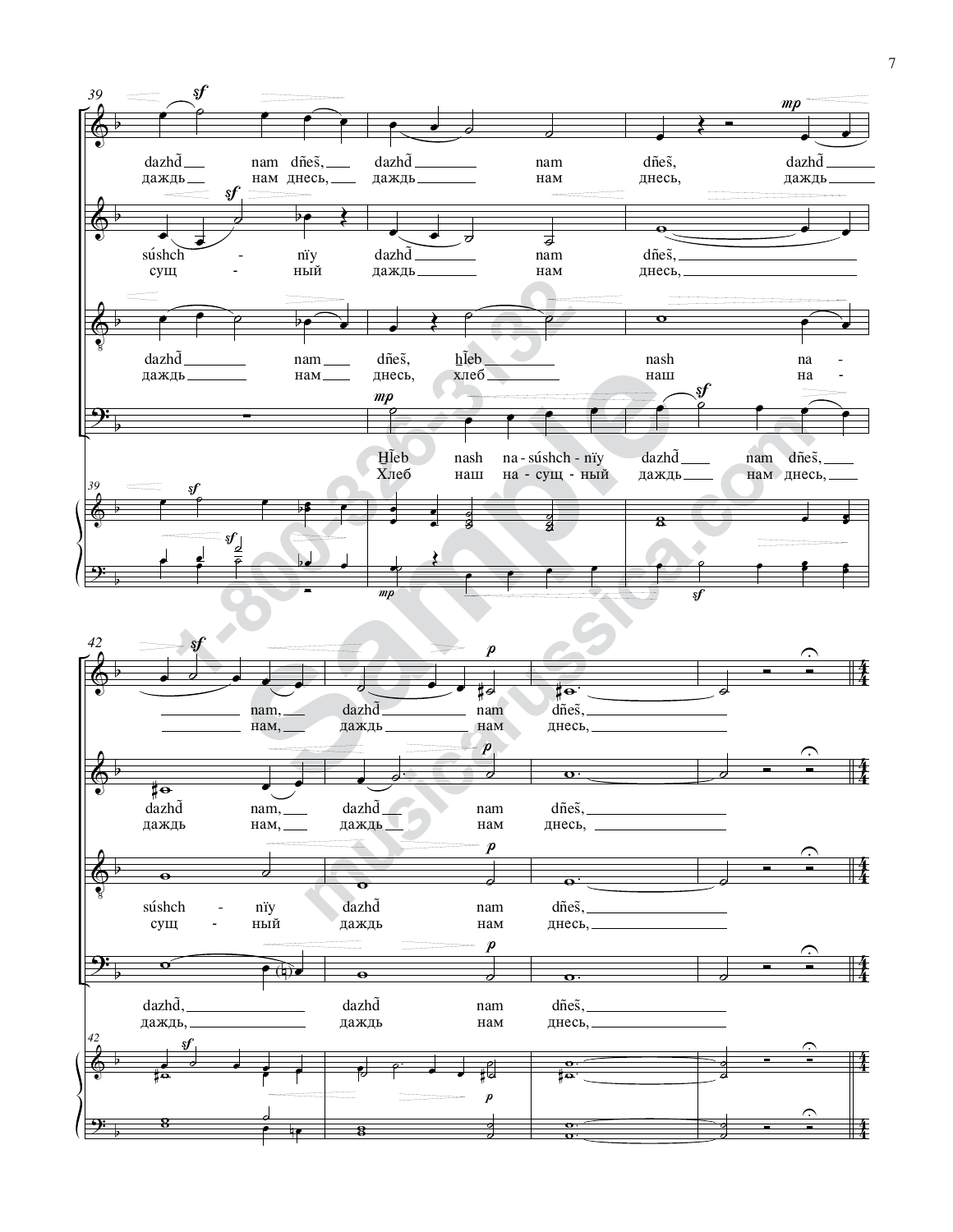



8